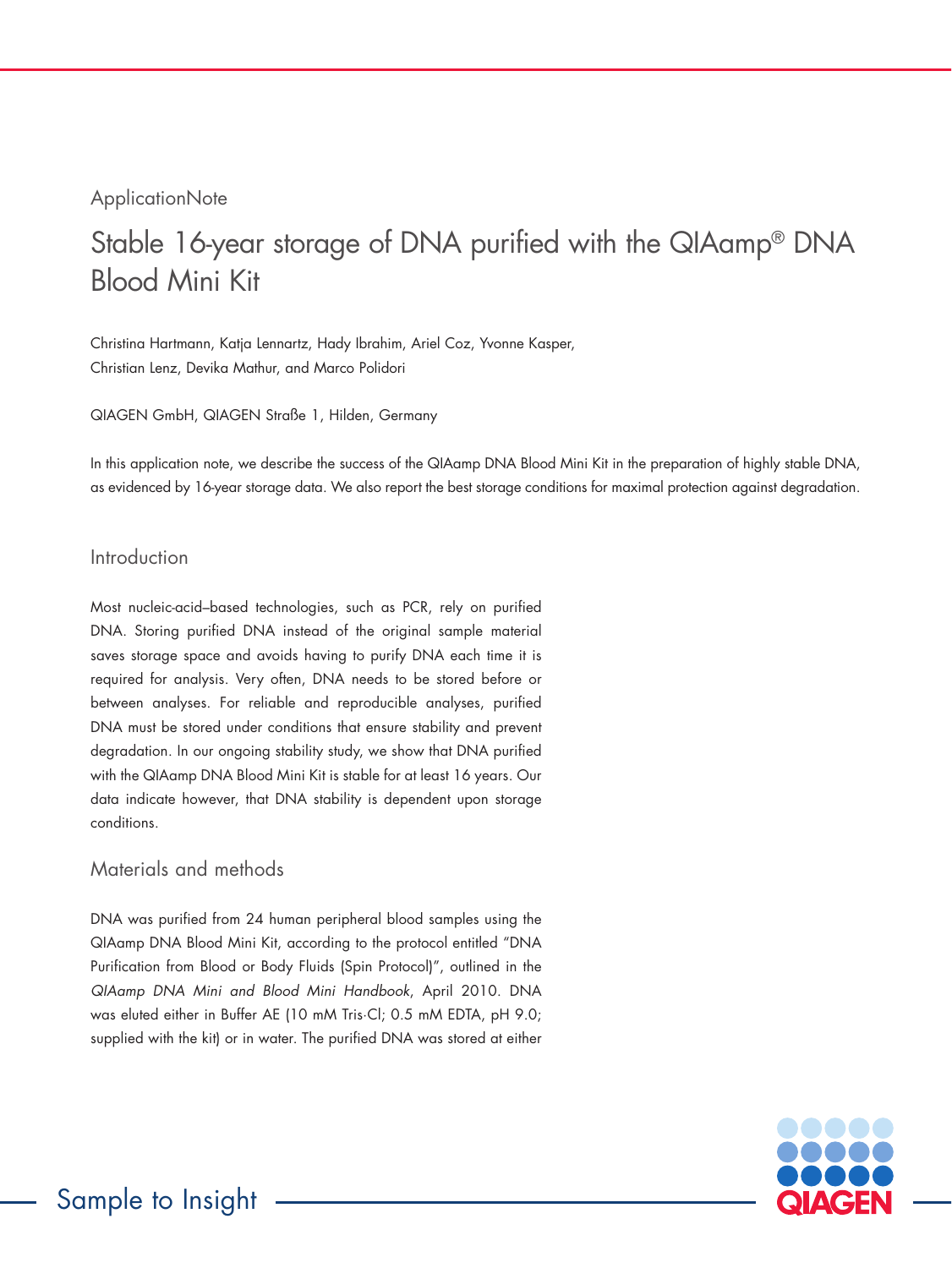

Figure 1. Agarose gel analysis of genomic DNA stored for 8 years. Agarose gel analysis (0.8% agarose gel, 1x TBE buffer, 90 V, 75 minutes) of approximately 500 ng DNA from 24 samples was performed. DNA was eluted in Buffer AE or water, and stored for 8 years at 2–8°C or –20°C. M: Marker (λ *Hind*III).



Figure 2. Agarose gel analysis of genomic DNA stored for 16 years. Agarose gel analysis (0.8% agarose gel, 1x TBE buffer, 90 V, 75 minutes) of approximately 500 ng DNA from 24 samples was performed. DNA was eluted in Buffer AE or water, and stored for 16 years at 2–8ºC or –20ºC. M: Marker (λ *Hind*III).

*\* No sample loaded in these lanes.*

2–8ºC or –20ºC for 16 years, and analyzed at regular intervals by agarose gel electrophoresis and PCR amplification of a 1 kb fragment from the human, single-copy Hugl gene. The purified DNA stored at –20ºC was thawed and refrozen only at test time points.

#### Results

The results of this stability study indicate that both storage buffer and temperature may influence DNA stability. The results correlate well with our 8-year study where we concluded that DNA samples remained intact when stored in Buffer AE at 2–8ºC or –20ºC (Figure 1, lower panel), or in water at –20ºC, but were degraded to varying degrees when stored in water at 2–8ºC (Figure 1, upper panel). Our 16-year stability study further underscored these observations. Analysis by agarose gel electrophoresis showed that DNA eluted and stored in Buffer AE was stable for at least 16 years at either 2–8ºC or –20ºC (Figure 2, lower panel). DNA stored in water for 16 years at –20ºC remained intact, but showed varying degrees of degradation when stored at 2–8ºC (Figure 2, upper panel).

These results are confirmed by the data obtained from PCR amplification (Figures 3–4). The expected 1 kb fragment was amplified from DNA samples stored in Buffer AE at 2–8ºC or –20ºC, and from DNA samples stored in water at –20ºC. For the DNA samples stored in water at 2–8ºC, the amount of PCR product varied between samples and correlated with the extent of degradation observed by agarose gel electrophoresis (Figures 1–2). For samples with severe DNA degradation, there was no amplification of the 1 kb fragment.

The degradation of the DNA samples stored in water at 2–8ºC may have been due to acid hydrolysis (at pH 5–6), since water is unbuffered and can be slightly acidic. Buffer AE is intended to protect DNA during storage, with the Tris buffering against low pH and the EDTA inhibiting nucleases.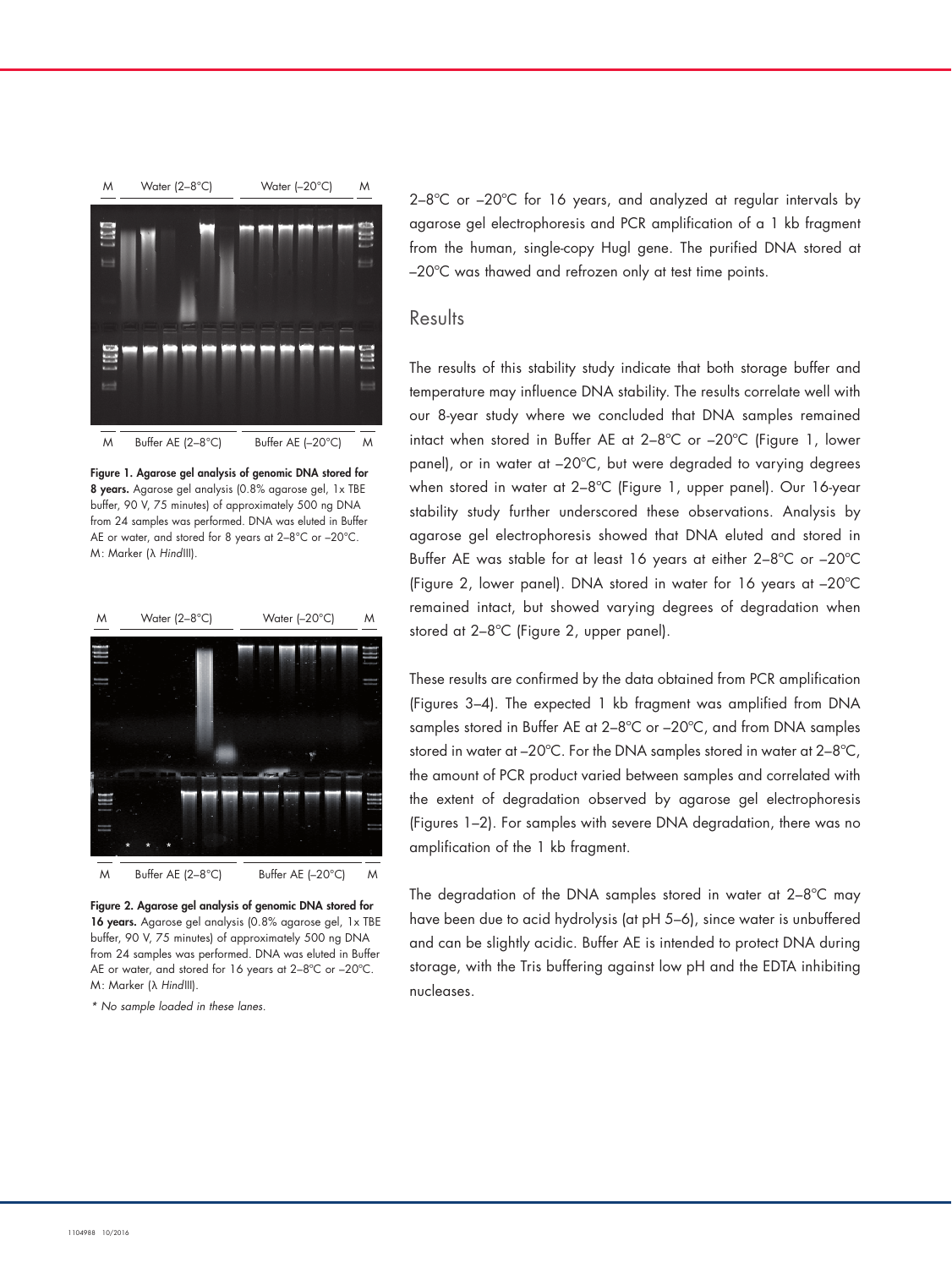

Figure 3. PCR amplification using genomic DNA stored for 8 years. PCR amplification of a 1 kb fragment of the singlecopy gene Hugl is shown. M: Marker (Low DNA Mass Ladder, Life Technologies).



*\* No sample loaded in these lanes.*

#### Conclusions

- DNA purified with the QIAamp DNA Blood Mini Kit is stable for at least 16 years.
- Buffer AE is a superior alternative to water for long-term storage for DNA at 2–8°C. If DNA is to be archived, Buffer AE should be used for elution to protect against degradation.
- DNA eluted in Buffer AE can be stored at either 2–8°C or –20°C.
- DNA stored at -20°C is not affected by repeated thawing and refreezing.
- DNA eluted in water must be stored at –20ºC. DNA stored in water at 2–8ºC can degrade after prolonged storage.